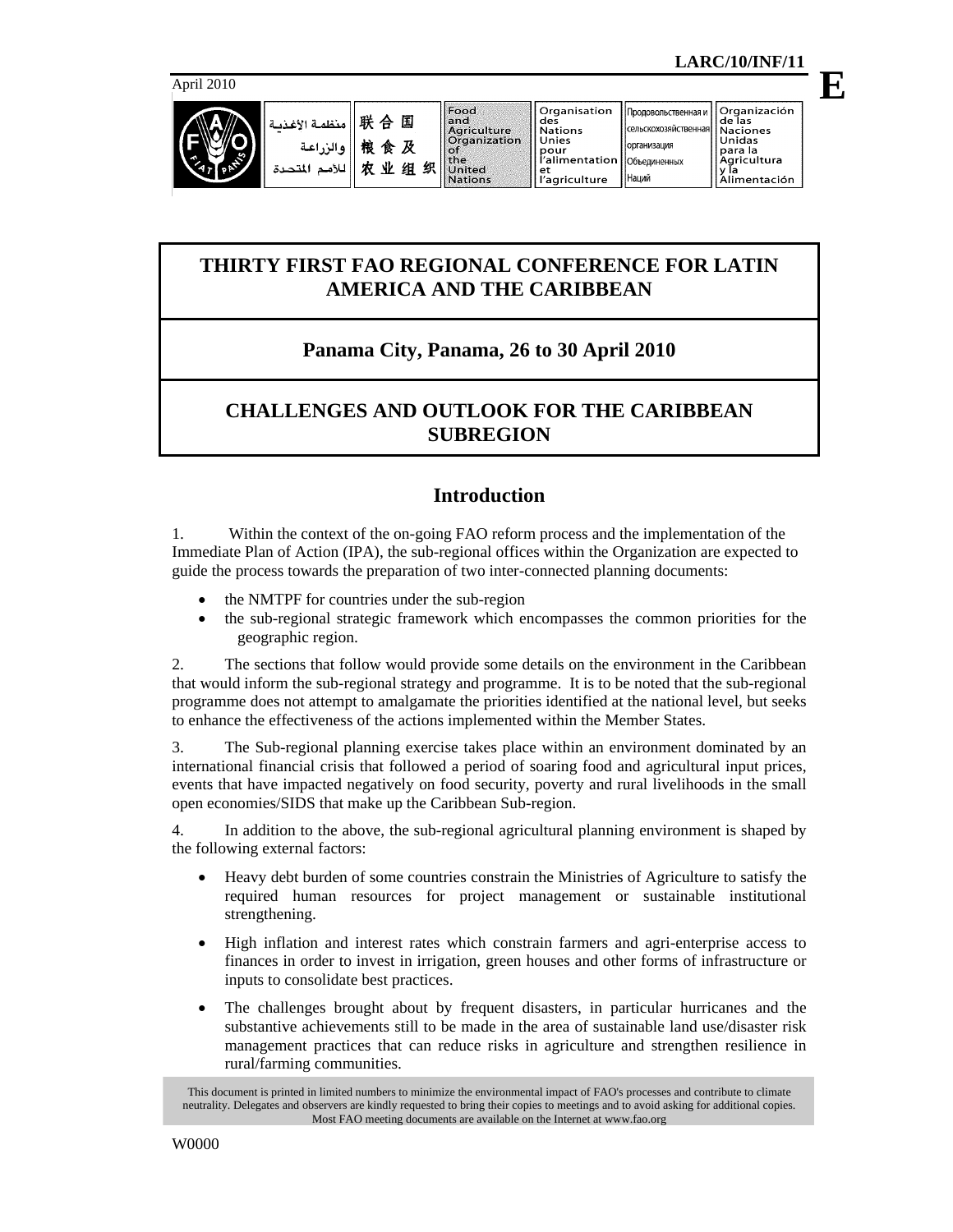• The high cost of energy; the direct impact on agriculture and the indirect effect of the focus on biofuels and bioenergy.

# **The Caribbean Subregion in the contex of Latin America Region**

5. As a region, LAC has shown the highest growth in its agriculture, livestock, fisheries and forestry production over the past 15 years. However, when the performance is separated by subregion it is quickly recognized that the Southern cone net exporting countries have largely contributed to this positive outcome. The experience of the Caribbean has been very different, as it has seen the value of its net agricultural trade turned negative and its share in world agricultural exports reduced by more than 50%. This difference in performance between the Caribbean and Latin America underlines the heterogeneity of the LAC region and the need for very different approaches to agricultural and rural development in the small, net importing countries of the Caribbean, in comparison to the rest of the LAC region.

6. The heterogeneity of the Caribbean sub-region is further reflected in the existence of several distinct groupings of countries that comprise it, including the small economies of the Organization of Eastern Caribbean States (OECS), the continental countries of Guyana, Suriname and Belize, and the countries with relatively large populations (Cuba, Dominican Republic, Haiti and Jamaica). Countries may also be differentiated by socio-economic indices, such as Barbados with a high per capita income and human development index and Haiti with high vulnerability, poverty and food insecurity indices.

7. Most Caribbean countries are however classified as food importing open economies. Given their dependence on one or two economic sectors, most often tourism and agriculture, they have been greatly affected by the price volatility and global economic uncertainty of the last five years. The value of their food imports have increased, the returns from tourism have declined, as have remittances from their citizens living overseas. As a result, livelihood systems and incomes have been negatively affected.

8. In addition to the external economic challenges derived from increasing prices of imports and loss of demand due to the global recession, Caribbean countries are particularly exposed to the ravages of natural disasters. Recent hurricane seasons have had considerable negative impacts on Belize, Grenada, Jamaica, Cuba and the Dominican Republic. So too has the earthquake of January 2010 which devastated Haiti. The massive loss of life and destruction of infrastructure in urban areas have increased the pressure on agricultural and rural resources as hundreds of thousands sought refuge in rural communities.

9. There are also a number of structural constraints related simultaneously to size and distance that affect the economic performance of Caribbean agricultural sectors. Small populations and land masses, as well as distances from other Caribbean countries and trading partners, reduce the possibilities of exploiting economies of scale. These factors also result in higher prices for imported inputs and higher costs of export products, as smaller purchasing and sales volumes increase both product and transportation costs. This situation undermines potential competitiveness. In the last two decades, Caribbean trade balances have been increasingly negative, debt burdens have increased and domestic inflation and high interest rates have been a deterrent to investment in the agricultural sector.

# **Sub Regional Perspectives and Trends**

10. This section provides an overview of rural and agricultural development trends in the Caribbean sub-region, focusing on food security and poverty, and the performance of the various subsectors of the agricultural sector – crops, livestock, forestry and fisheries, as well as issues related to land and water, biodiversity, and climate change.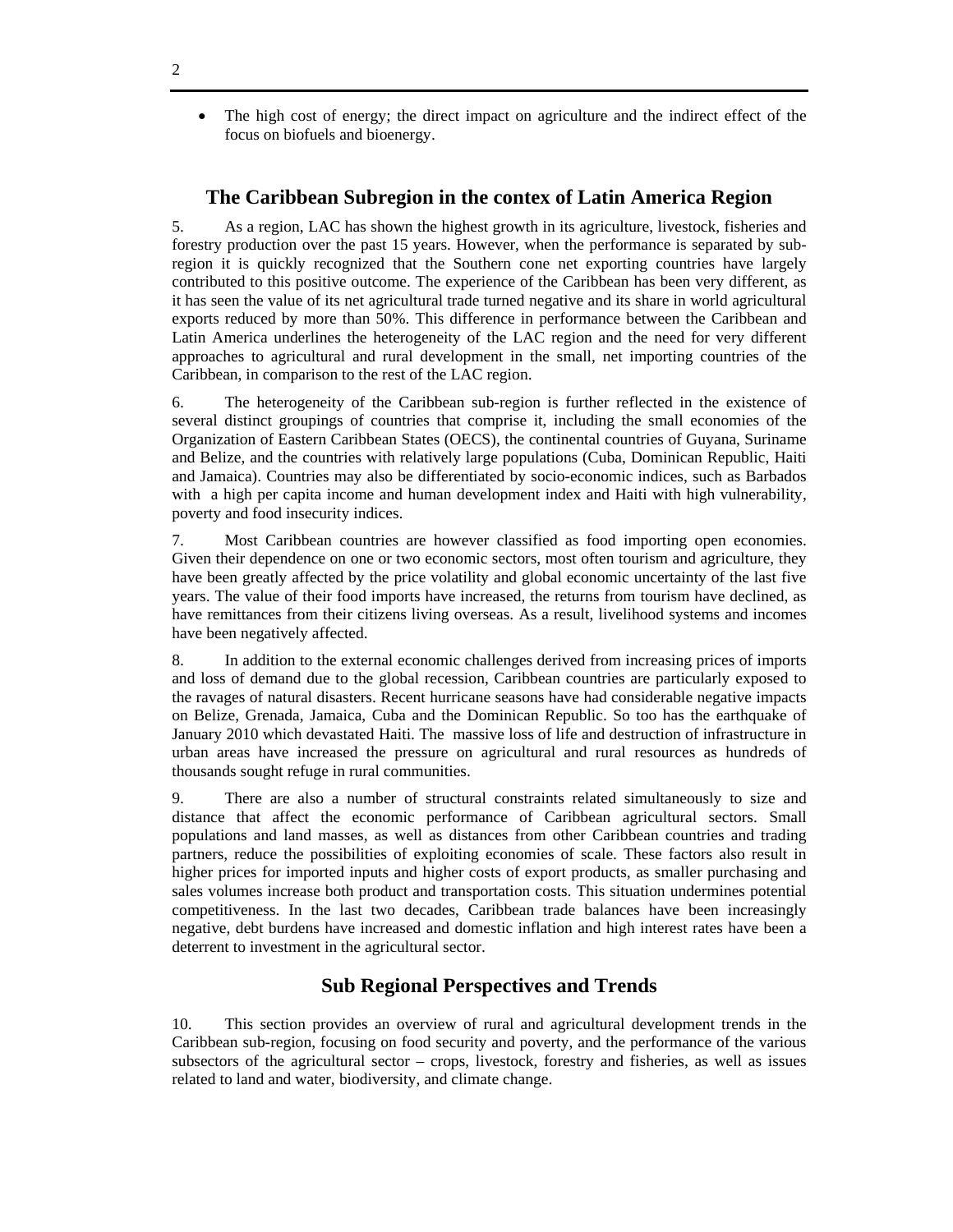#### **Poverty, Food Insecurity and Rural Development**

11. The Caribbean is the only sub-region in LAC where the total number of undernourished people increased during the period 1990- 2005 moving from 7.5 to 7.6 million people. At the same time, the percentage of undernourished people in relation to the total population decreased from 26% to 23% (the data for 2005 not including Cuba). This situation is a reflection of the ongoing challenges of nutrition in Haiti which, with a poverty level of 80% and a population of 9.6 million, contributes significantly to these negative trends. In Haiti, the number of undernourished people increased from 4.5 million in 1990 to 5.3 million in 2005 while the percentage of children under the age of 5 showing signs of acute malnutrition increased from 14% in 2000 to 19% in 2006. The Dominican Republic has moderately reduced its poverty and destitution indexes between 2000 and 2007 (from 46.9% to 44.5% and 22.1% to 21% respectively) with better results in rural areas as compared to urban areas. This reduction of poverty was reflected in the reduction in the number and percentage of those who were found to be undernourished. During the same period 1990 - 2005, Jamaica and Trinidad and Tobago saw reductions in the number of undernourished persons.

12. At the same time, many Caribbean countries are experiencing a shift in nutrition patterns that have resulted in increasing rates of obesity, which in turn has contributed to an increase in nutrition-related Chronic Non-communicable diseases including diabetes and hypertension.

13. On the other hand, rising food prices during 2007-2008 and the economic crisis of 2008- 2009 have affected all countries, reducing income opportunities and decreasing purchasing power, with very serious impacts on the poor. While there is limited data by country, it would appear that these phenomena have significantly increased poverty and malnutrition and the level of noncommunicable diseases. It is estimated that throughout the Latin America and Caribbean Region in 2009, the levels of malnutrition returned to the levels experienced by the countries in 1990, eliminating almost two decades of successful poverty and food insecurity reduction efforts. The countries that have not been able to make improvements, in particular Haiti, have endured very negative impacts. The economic projections regarding food prices indicate that in the coming years, the negative trend towards an increase in malnutrition will continue, unless countries make substantial strategic changes to their national and international policies.

14. It is estimated that sub-regional agricultural activity contributes an average of 6.5 % (data from CARICOM countries in 2000) to the GDP of member countries. This contribution varies among countries with values ranging from 0.5% (Trinidad and Tobago) to 28% (Haiti). The Caribbean is differentiated based on relative differences among countries in terms of size, population and agricultural production capacity. Trinidad and Tobago and Barbados, in spite of the relatively small contribution that agriculture makes to the GDP, have very developed agroindustrial sectors, based to a large extent, on the transformation of imported raw materials for the production of alcoholic and non-alcoholic beverages (which in CARICOM represents 18% of agricultural exports), spices and seasonings etc. The extended agricultural sector is also very important based on its ability to generate employment. In 2000, more than 15% of the work force in CARICOM member states was employed in this sector. In Haiti, Cuba and Jamaica, 66%, 20% and 17% respectively, of those employed are linked to the agricultural sector, yet the quality of work and salary levels continue to be relatively low. In some cases the minimum wage is not enough to cover a basic basket of goods.

15. In past years, rural development in some CARICOM member states was linked to bilateral agreements with the European Union and NAFTA, with a main focus on primary and processed agricultural production. As new international agreements are implemented, the relevance of these bilateral agreements has diminished and increased competition from Central and South American countries in the production of sugar, banana, alcoholic and non-alcoholic beverages, coffee and other products relevant to the Caribbean have emerged. The level of competitiveness in the subregion has been reduced, affecting jobs and ultimately negatively impacting on food security. At the same time, many countries have placed a greater emphasis on domestic food production, than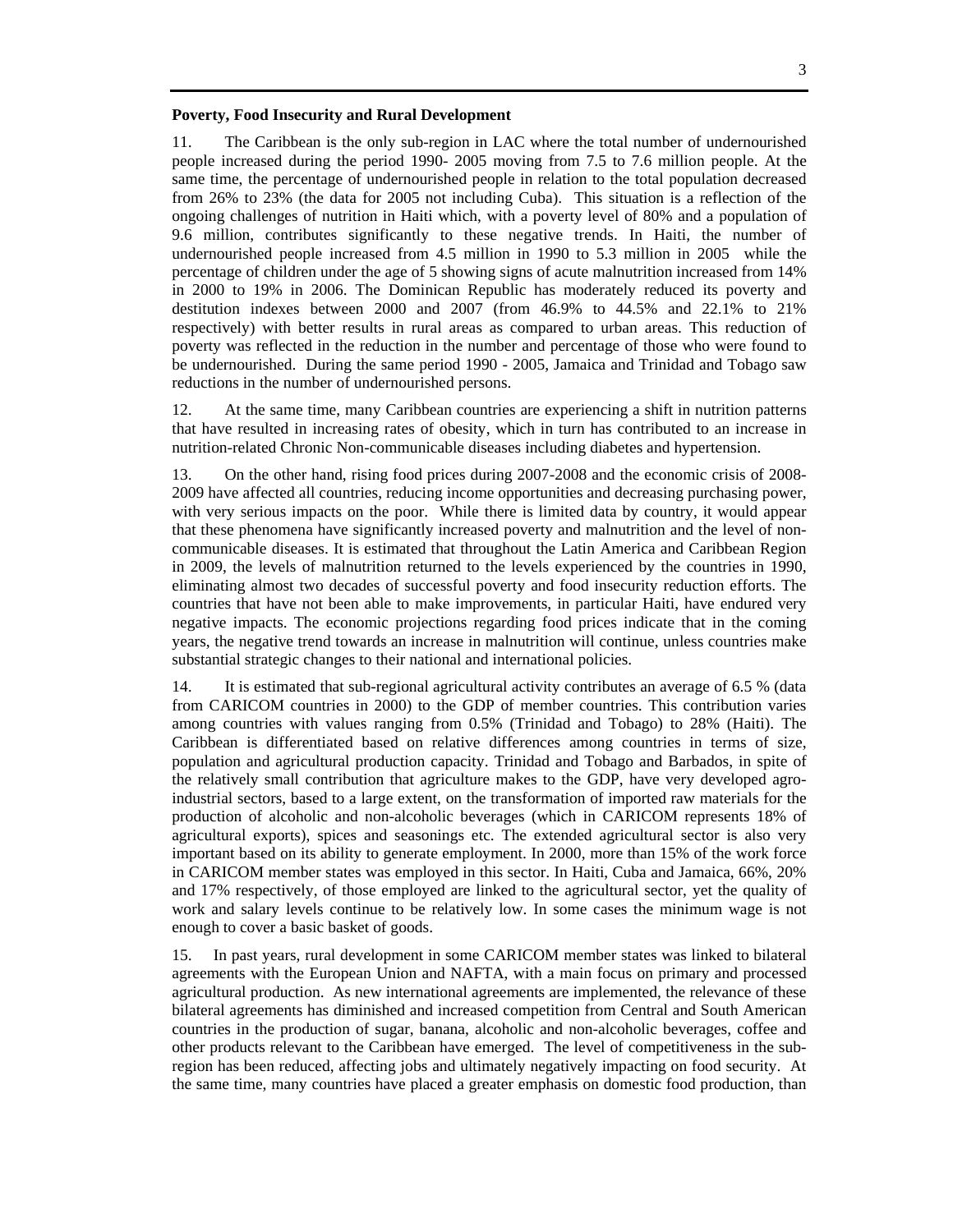on commodities for the export market. National and regional demand, including the tourism sector, represent a great potential for growth, in particular through import substitution.

## **Agriculture**

16. Sub Regional agricultural production has decreased in recent years in spite of increases in the internal demand for food. The producers are characterized as having low production and low productivity levels, limited incorporation of new technologies and a high presence of small subsistence farming. These factors along with limited regional cooperation within the sector have decreased the level of competitiveness with reference to raw material production, with the only exceptions being seen, in a few countries, with regards to sugar cane and some tropical fruits, mainly bananas.

17. The main sub regional products are: rice, sugar cane, tropical fruits, vegetables, beans and coffee. CARICOM member states are net importers of food items with cereal imports accounting for about 40% of the total food import and the import of animal, dairy and meat products accounting for 25%. Agricultural exports also play an important role as a foreign exchange earner. The main products exported being processed sugar (which in CARICOM represents more than 20% of agricultural exports), tropical fruit (raw and processed as drinks) and coffee. The high prices of agricultural input supplies (fertilizers, fuel) and the volatility of these prices between 2007 and 2009, generated uncertainty and discouraged private investment. The forecast highlights a continuance of uncertainty and relatively high prices when compared to the period 2001-2005. Small producers will be affected by this new production environment that could exist in the medium to long-term. There is, however, strong evidence of small producers rising to the challenge to diversify their sources of income as returns from the traditional commodity exports declined. An additional challenge faced by the sub-region relates to the exposure to adverse climatic phenomena; in particular hurricanes and droughts which in recent years have intensified.

18. It is also important to note that both private and public investment in agriculture have not increased significantly. For many Caribbean countries, the proportion of national budget allocated to agriculture by governments remains below 5%, for Barbados, Belize, Jamaica, Trinidad and Tobago and St. Kitts and Nevis it is below 2%. This translates into a lack of services that affects the ability of particularly small farmers to access and adapt new technologies and reinforce advantageous traditional practices.

## **Livestock Farming**

19. In the Caribbean sub-region the livestock sector is small relative to crops and is dominated by the production of poultry meat. However, beef, pork, and small ruminants are also widely produced. The latter three are generally characterized by small farm operations, with a few exceptions in the continental countries (Belize, Guyana and Suriname) and in the larger populated countries (Cuba, Dominican Republic and Haiti).

20. Poultry farming has emerged as the major livestock activity, increasing in value by 9.3% for meat and 19.3% for eggs, between 2000 and 2005. It is estimated that cattle production increased by 5.1% during the same period, while sheep- and goat-rearing activity fell by 1.8%. Among the smaller animal group, the importance of sheep and goat production represented about 3% of the total value of livestock production, but plays a significant role in the food and nutrition security for small family farms and provide high quality food products to poorer sectors of populations. Beef rearing accounted for only 0.6% of the total value of livestock production.

21. The number of countries that provided production statistics for livestock is limited, thus making comparisons among countries difficult. The Dominican Republic, Jamaica and Trinidad and Tobago are among the largest poultry producers in the region using state of the art technologies linked to contract farming systems. Jamaica and the Dominican Republic also lead the other countries in the production of beef, pork, eggs and milk. Generally however, the CARICOM sub-region experiences a shortfall in animal products, with around 60% of animal proteins that are consumed being imported. The productivity potential of the sub-region in the area of Livestock has not been realized compared to other sub-regions in the Americas, but the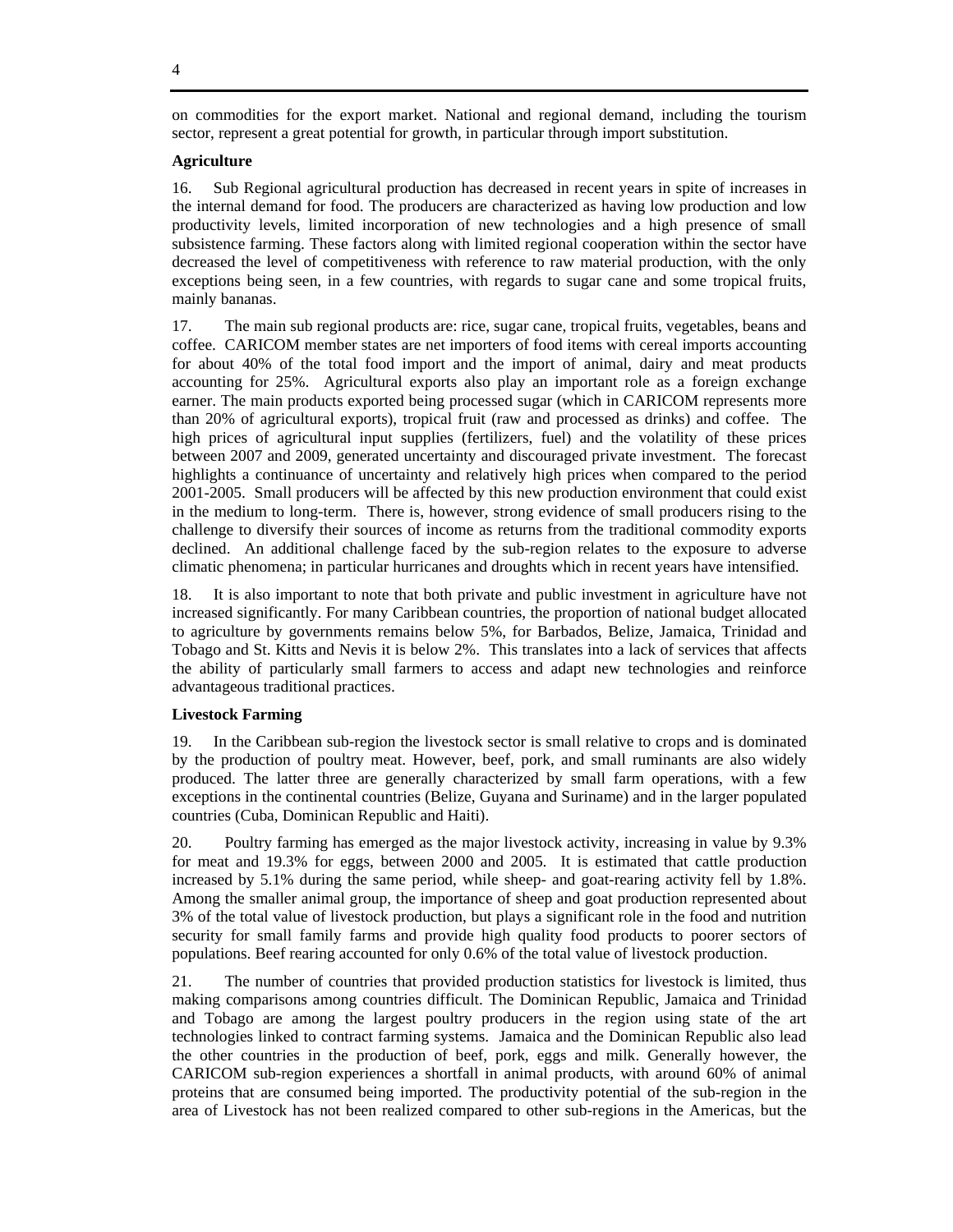forecast for increases in the prices of animal products could stimulate improvement in the development of systems for intensifying production and enhancing productivity. Extensive livestock production systems based on grassland have contributed to soil degradation and erosion in several countries of the sub-region. In countries like Haiti the erosion phenomena and the lost of soil is particularly intense.

22. The Caribbean has been fortunate that only a few economically serious animal diseases are present, the most important of these being the Tropical Bont Tick (*Abmylomma verigatum*) and Classic Swine Fever which is present in Cuba, Haiti and the Dominican Republic. The highly Pathogenic Avian Influenza (Bird Flu) and Bovine Spongiform Encephalopathy (Mad Cow Disease) have never been reported in the sub-region, but the region remains vigilant since the introduction of these diseases into the Caribbean could have devastating animal health and public health consequences. With reference to the Tropical Bont Tick, the regional eradication programme which began over a decade ago was recently closed due to lack of financing and has now been replaced by state programmes aimed at controlling the disease.

### **Forestry**

23. The state of Forestry in the Caribbean is characterized by a high degree of diversity among the countries. The Caribbean comprises countries with large expanses of forest (Belize, Guyana and Suriname) and countries with very little forest like Barbados and Haiti. Also, the population density varies widely, ranging from an average of 4 persons per  $km<sup>2</sup>$  in Suriname and Guyana to approx.  $630$  persons per  $km^2$  in Barbados. The average population density in the Caribbean countries is six times higher than in the continental countries of Latin America. In general it is correct to say that the higher the population density the lower is the forest cover.

24. On the islands of the Caribbean approximately one third of the land area is still covered with forest. However, there is a large degree of variability among countries. In Barbados and Haiti it is less than 5% and in Dominica forest covers approx 60% of the land area. Following the decline of the agricultural production of the traditional export commodities such as sugar and bananas, natural regeneration of forest on abandoned agricultural land is being observed. Reliable data on forest cover changes is generally not available since very few countries have recently updated their national forest inventories.

25. Commercial exploitation of forests is generally low. On the smaller islands of the Caribbean, harvesting of forest products is limited to low impact artisanal forest operations such as fire wood collection and coal burning. Currently, the main value of the forests is as a watershed to protect the supply of domestic water, the conservation of biodiversity and as part of the tourism attractions packages. On the larger islands commercial forestry activities provide a limited amount of timber supply. Most Caribbean countries however import more than 80% of the required lumber and other forest products. There are opportunities for an increase in plantation forestry, particularly given the decrease in demand for agricultural land in many islands. However, due to the long-term character of forest plantations, investments in forests plantations remain low.

26. In the continental countries of the Caribbean (Belize, Guyana and Suriname) approximately 70% - 80% of the land area is covered with forest. Despite this large portion of forest cover the official contribution of forestry to the GDP is rather low and does not exceed 5%. However, all three countries have small but important commercial forest sectors and are net exporters of timber and forest products. A large proportion of forest activities are related to the informal sector of the national economy so that the real contribution of the forestry sector to the national economy tends to be underestimated in the official indicators of economic development. This is not only true for forest products but even more so for the environmental services provided by the forest, for example the provision of water for domestic and industrial use.

27. In all of the countries of the Caribbean, the forestry sector has the potential to increase its contribution to the national economy. In island countries, the focus should be on the proper recognition of forest services to the economic development and on increased import substitution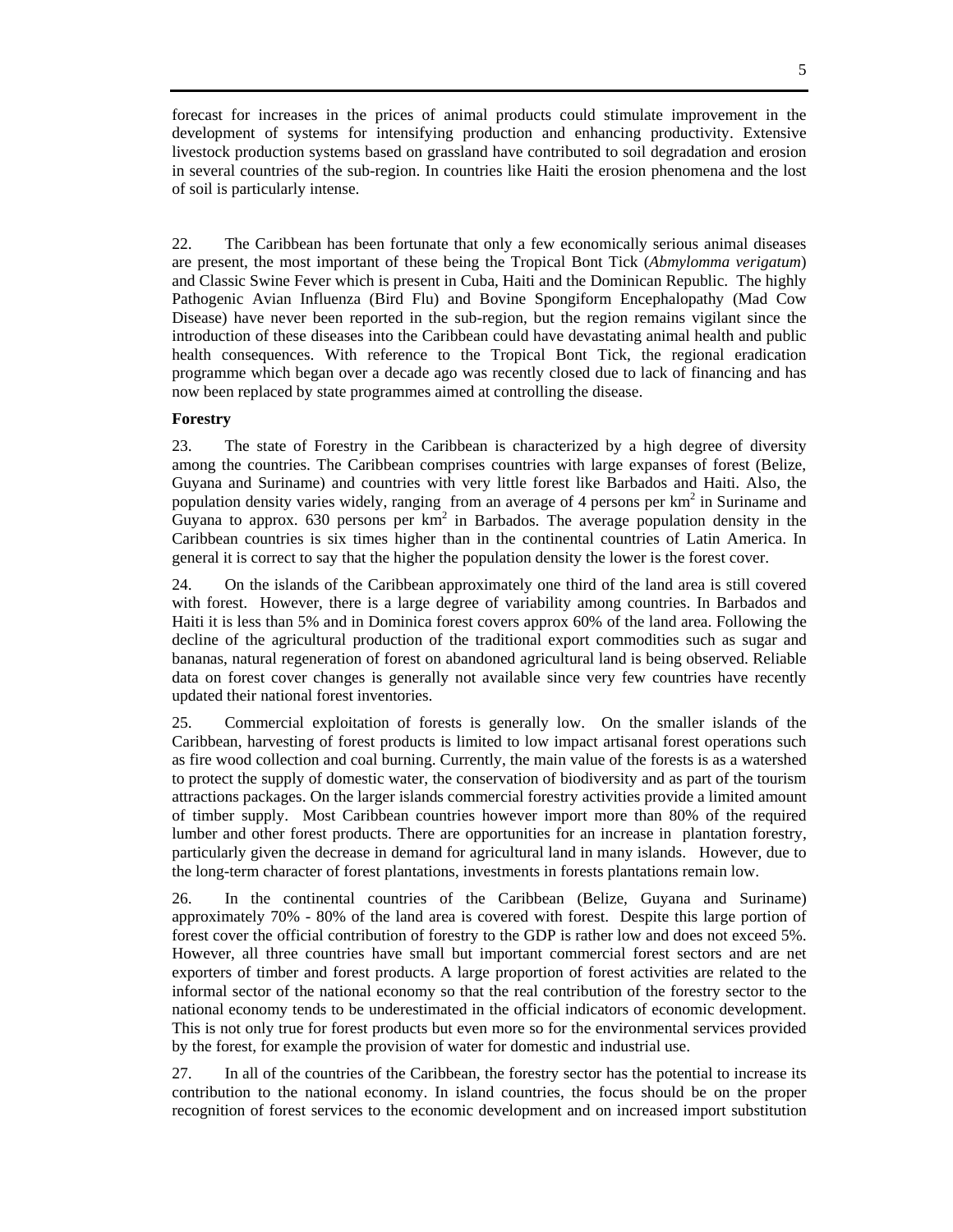of forest products. In this context, the decline in the demand for agricultural land can be an opportunity. In the continental countries, increased diversification of forest products and export of value added products will increase the contribution of the forestry sector to national development. In this context, attention should be given to the utilization of lesser known timber species.

28. To ensure the visibility and increased contribution of the forestry sector to the national economy, the development of national forest programmes (NFP) is a key element towards the review and successful implementation of new forest policies. FAO, through the national forest programme Facility (a multi donor trust fund project hosted by FAO) is supporting the development of the NFP process in almost all countries of the Caribbean sub-region.

### **Fisheries and Aquaculture in Caribbean Countries**

29. Between 1998 - 2007, Caribbean fishing industries have been relatively stable, producing between 240,000 and 270,000 metric tons of fish per year. In 2007, the production peaked at 247 000 tons, of which 207,000 tons were from capture fishing and 40 000 from aquaculture.

30. Aquaculture represented approximately 16% to 18% of the total fishery production during the last decade. The main producers were Cuba (25, 416 t) Belize (7,300 t) and Dominican Republic (840 t). On the other hand, capture fishing continued to provide the majority of fish produced in the region. The main producers were Guyana (47, 440t), Cuba (36, 728 t), Suriname (29, 627 t), Jamaica (16,548 t) and Dominican Republic (13,709 t). However, the future of fishing among those countries involved in capture fish is uncertain because excessive exploitation of fishing resources is resulting in a decline in production, concurrent with an increase in effort. Marine ecosystems continue to be under considerable pressure as a result of excessive fishing effort, pollution and other human and natural impacts. Given the situation, only modest increases in fish production can be expected through improved management of fishing resources and the contribution of increased aquaculture activity.

31. In the Caribbean region, fish consumption per person exceeds the average world wide level of 16.9 kg per person per year which indicates the importance of this food product in relation to the population's food supply and food security. For example, the amounts of fish consumed per capita, are 42.5 kg in Antigua & Barbuda, 42.5 kg in St Lucia, 38 kg in Barbados, 36.3 kg in Grenada and 34.4 kg in Guyana.

32. With reference to international trade of fish products, the Caribbean region during the period 1998-2007 has shown a favorable balance except for 2007 when a slightly negative balance was recorded. The deficit experienced in that year was attributed to the exports trending downwards to reach a value of USD 332.3 million, while the imports trended upwards to reach a peak of USD 335.3 million. The increase in imports was attributed mainly to the demand generated by tourism. It must be emphasized that within CARICOM countries, the situation in terms of the balance of trade in fishing products was not homogenous. The majority of islands that form part of the Lesser Antilles and which have high consumption of fish products, traditionally import fish to compensate for the stagnation in production and the increasing high demand. Other countries like Jamaica also import a considerable proportion of the fish consumed.

### **Land and Water**

33. The loss of protected markets for traditional crops such as sugar and bananas from the majority of Caribbean countries has led to changes in the land use situation, and has put increasing pressure on the countries to develop a more efficient approach to production, management and marketing of agricultural crops in order to be competitive. In several countries the inefficient farmers have gone out of production. One important example is the case of St. Lucia where between 1992 and 2004, the number of banana farmers declined from 10,000 to 1,800 and production fell from 132,000 tons to 42, 000 tons. Today their farms remain idle and they no longer have a guaranteed source of income.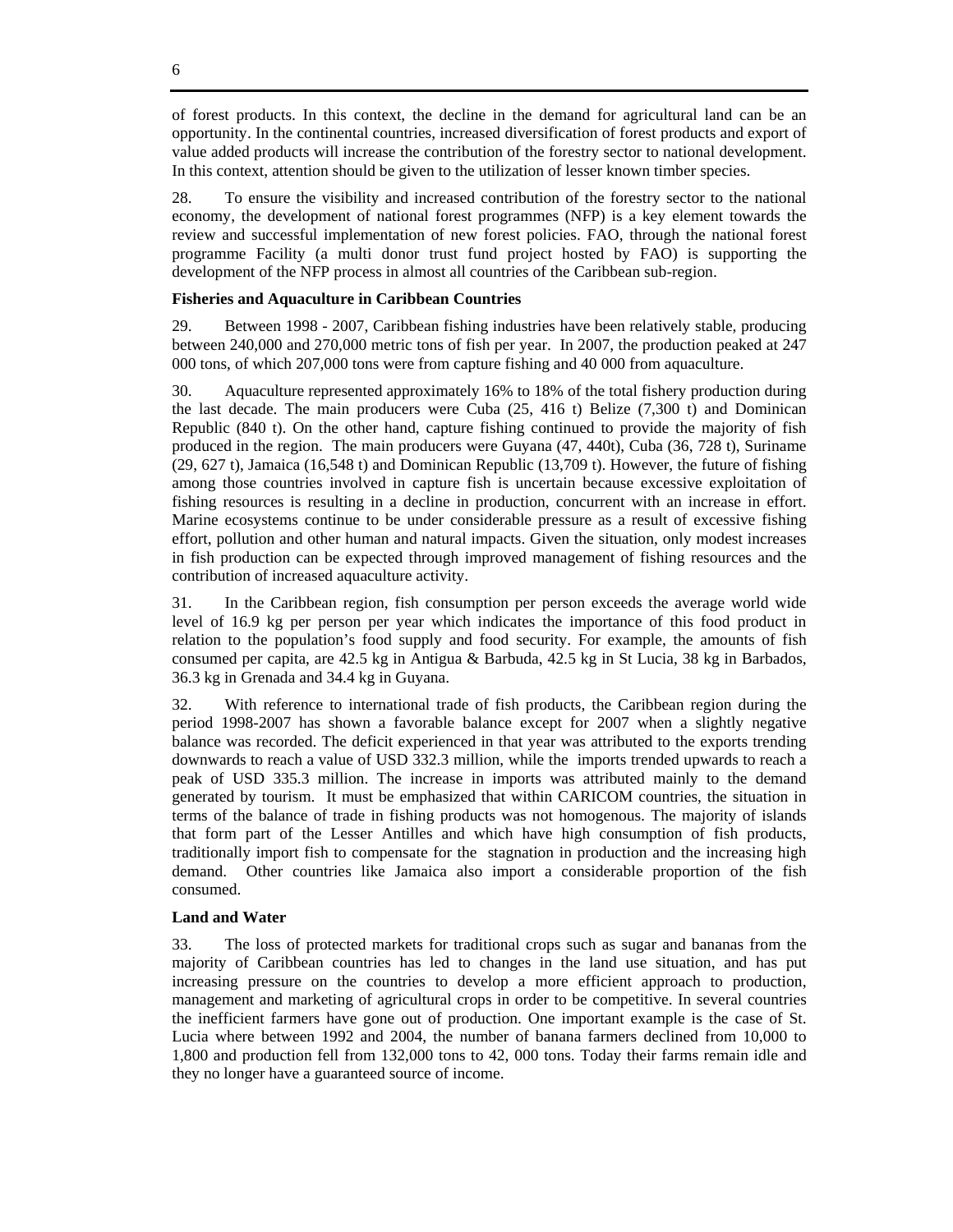34. The inactive lands are an important resource, not only to the governments, in the case of state lands, but also to private land owners. Depending on the country´s sustainable development and land use policies these lands could represent a wasted resource if left in their present unproductive state. There is also the risk that prime agricultural land may be used for housing or industrial development if systems are not put in place to ensure that viable investments emerge. The development of a land bank therefore, offers a good opportunity for governments to safeguard the land for productive agricultural use. The lands may be leased to persons who are genuinely interested in agriculture, but who do not have the land on which to farm. In particular, it has the potential to be a driving force for the involvement of youth in agriculture. Depending on the lease arrangement, a farmer may also be able to use the land to access credit and so make further investments in agriculture to improve his/her wellbeing. The use of these idle lands for food production could also assist in governments' efforts at improving food security and reducing food importation. Moreover, there is an environmental benefit if the land is properly managed which would redound to the benefit of the community and country as a whole.

35. Increased analysis for the development of land banks is needed at different levels. At the policy level, the land bank would address the issues of land use, land zoning and agricultural diversification. Currently, in most countries, there is no articulated land use plan and reliable land information systems are needed to make informed decisions on land zoning and the appropriate crops for agricultural diversification. These crops must not only be well suited for the land area, but there must also be ready markets for the produce and value-added products and they also need to be competitive on the local, regional or international markets to provide an adequate level of income for the farmers. There are also legislative issues related to the conditions of the lease arrangements and the land transactions which also need to be considered as well as incentives to land owners to keep the land under agricultural use.

36. Between 2000 and 2007, the devastating effects of hurricanes Ivan, Emily, Jeanne and Francis on the islands including Haiti, Grenada, Jamaica and Dominica have highlighted the need for proper land use planning and sustainable land and water management to mitigate the effects of these extreme weather events. To this end, it is important to build capacity in land degradation assessment, and sustainable land management so that concrete actions can be taken at the local level to build resilience and so reduce losses caused by these extreme events.

37. In the area of water management, long periods of decline in the agricultural sector have also seen small island Caribbean governments increasing their investment in the tourism sector, with an increase in investment in tourism facilities. Notwithstanding the decline in tourist arrivals due to the financial crisis, the number of tourist arrivals to the Caribbean is expected to increase in the coming years. This increase in arrivals will place greater demands on the region's water resources, in addition to demands from the housing and manufacturing sectors.

38. Improvement in agricultural productivity will require greater investment in irrigation and water management, both nationally and at the farm level. Although some of the Caribbean countries are well endowed with water resources, most small farmers, particularly on the island states operate rain-fed production systems. As a result, the severe drought experienced throughout the region since August 2009 has severely affected farmer livelihoods, and may be indicative of the water stress that is likely to occur as a result of climate change. There is, therefore, need to develop national water information systems to provide reliable data to assess the available water supply and promote sustainable use of the resource. The information system would also assist in developing Early Warning Systems as an important planning tool for sustainable water management. Moreover, there is need for increased capacity in rainwater harvesting and other water efficient technologies, which promote integrated water resources management to enable farmers to produce and be competitive even under conditions of reduced water availability. Most importantly, water policy should include allocation strategies which view the agricultural sector as an important component of the economy, so that water for agriculture is not sacrificed during periods of drought.

### **Climate Change and Disaster Risk Management**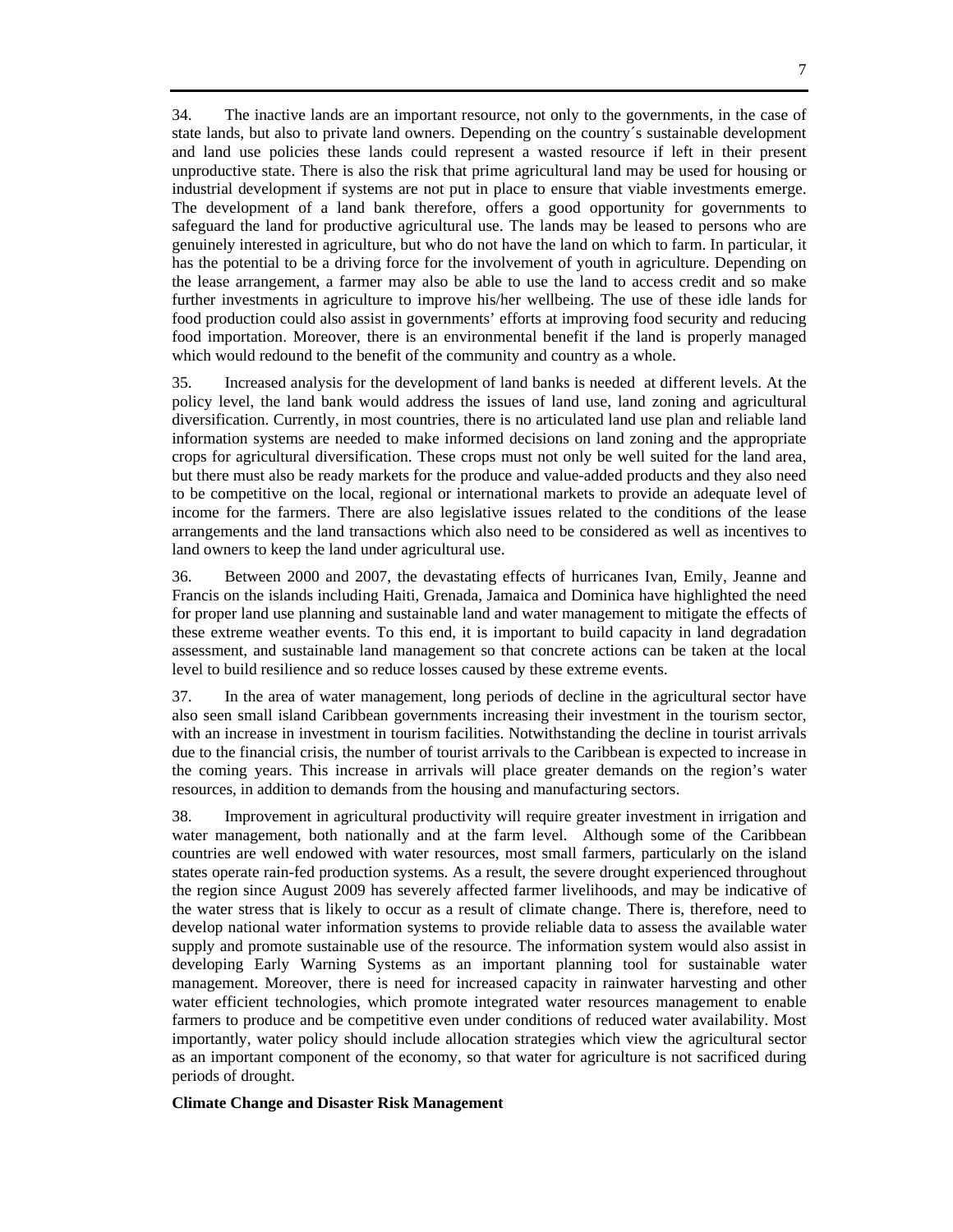39. Since many of the countries of the Caribbean are small island developing states, the effects of climate change on their economic activities, including agriculture, are expected to be pronounced. It is therefore critical that the Caribbean contributes to the development of a global and regional framework which seeks to alleviate the effects of climate change through the sustainable use of resources, including, reduction in the levels of deforestation and soil erosion in countries that experience these phenomena.

40. Although there are alleviation measures that sub regional countries can implement re climate change, they are mainly dependant on the decisions and measures taken by developed and emerging countries. However, climate change is one reality that is here to stay and the Caribbean sub-region is one of the most exposed regions in the world to its negative effects. For example, in recent years, changes in rain fall patterns and hurricanes (the 2005 season was particularly devastating) are being observed. The International Panel on Climate Change considers these changes along with the increase in average temperatures to be statistically significant. In addition, these projections indicate that the rain regime will continue to change significantly (positively or negatively), and that before the end of the century temperatures will increase between  $1 - 6$ degrees, that hurricane patterns will also increase in terms of intensity and frequency. Sea levels will continue to rise and will affect all coastal zones with devastating effects on low lying land areas and coral reefs (in Belize, Cuba etc.). These changes will also have an impact on bio diversity conservation of mangrove swamps and tropical forests. Climate change will have transversal effects on human activities (destruction of infrastructure and rural ways of life) and more specifically on all agricultural sectors (agriculture, farming, fishing and aquaculture and forestry) and rural sectors (including tourism). The effects will depend on the ability of each sector to adapt to the specific initiatives which have been taken to strengthen their ability to withstand these unusual events.

41. The increased probability of these catastrophic events occurring and the relevant damage that they will cause, determine the need for preventative action to be taken in order to reduce vulnerability. Several countries have developed national systems for disasters awareness, prevention and management, which involve various organizations relevant to the process of disaster response. At present, disaster management activities in the region have generally been focused on urban populations with reference to living conditions, water, drainage, health and infrastructure, while in spite of the enormous social and economic impacts which disasters have on agriculture and the way of life in rural populations, very little has been done to develop and implement Programmes aimed at strengthening disaster management systems in the rural agricultural sector. The experiences of Cuba in the area of Disaster Risk Management (DRM) could certainly be used to improve capacities in the other countries in the Sub-Region.

42. The strengthening of DRM within the agricultural sector of CARICOM member countries is being coordinated under the Agricultural Sector DRM Committee that is mandated to report to both COTED and to CDEMA's CDM Coordination and Harmonization Council (CDM CHC). The Committee which is chaired by the Minister of Agriculture responsible for DRM under the Jagdeo Initiative is charged with the responsibilities to recommend policies for addressing the DRM constraint, to provide guidance for mainstreaming Comprehensive Disaster Management at the national and regional levels in the agricultural sector and to initiate and promote ideas, methods and instruments for addressing the DRM constraint. Under the umbrella of the Committee, several institutions are implementing initiatives related to DRM including, agricultural insurance products, community based demonstrations of DRM best practices in the agricultural sector, weather forecasting models and early warning systems for the sector, and initiatives to tackle preadial larceny. The need to gather information at the national level and share experiences of countries and agencies remain a major challenge to realizing the mandate of the Committee and achieving meaningful impact in the area of DRM for the agricultural sector including fisheries and forestry.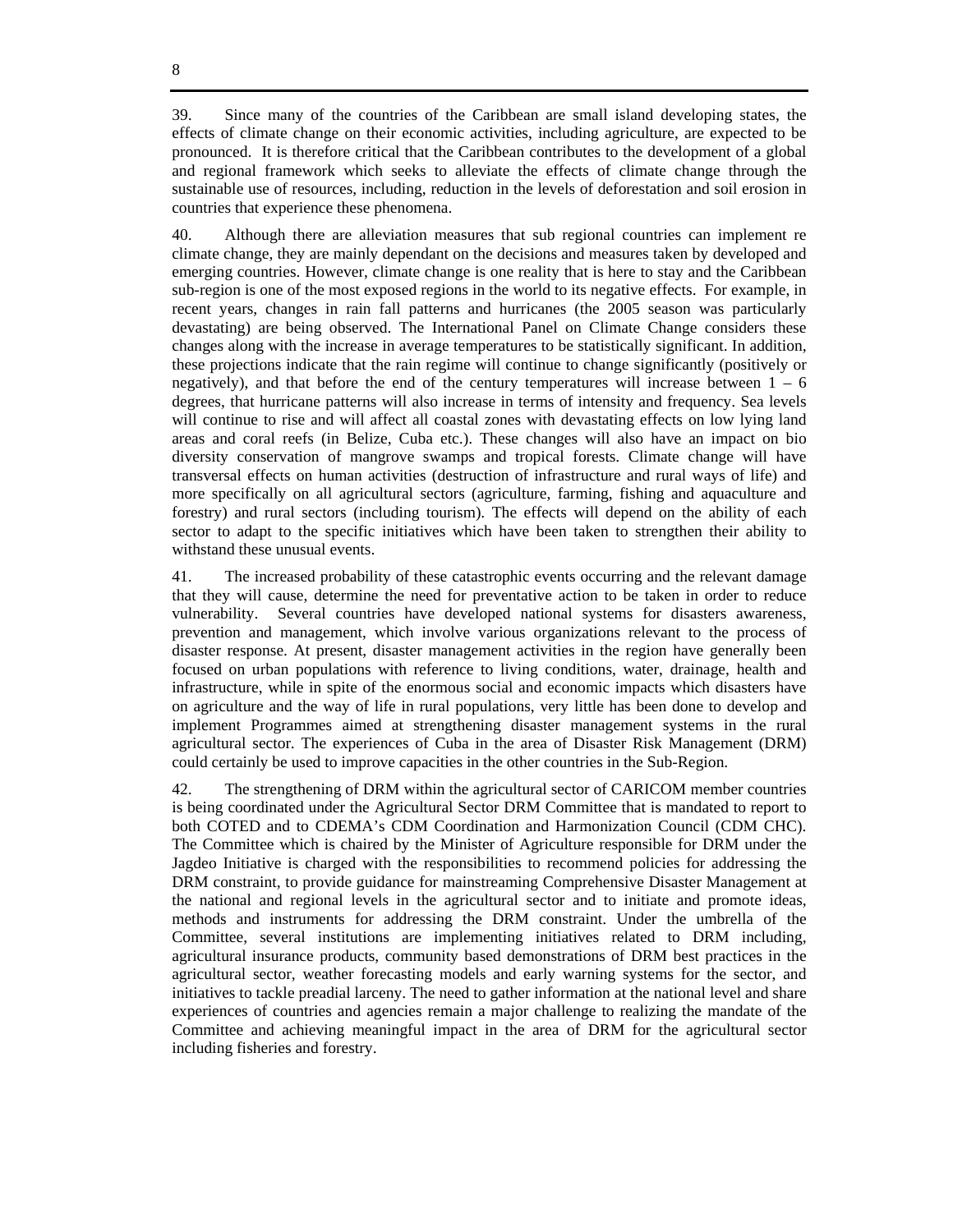# **Opportunities, Challenges and Priorities**

43. FAO, through its regional, sub-regional and country offices holds consultations with national and international agricultural and rural institutions, including public, private, nongovernmental and civil society, in order to develop its program of work with countries. This process uses a planning instrument known as a National Medium Term Priority Framework (MTPF) to identify priority areas where the Government is interested in FAO's using its comparative advantage to assist food, agricultural and rural area development. This section provides information, arising from the above process, from a Caribbean sub-regional perspective on these opportunities, priorities and challenges. Immediately below some of the opportunities are briefly elaborated. In the next section critical priorities and challenges presented include those related to supply expansion (increasing production and productivity), improving product quality needed to enter markets(agricultural health and food safety) and managing natural resources (climate change and disaster management).

## **Opportunities**

44. The Caribbean region continues to import billions of dollars of food products, most importantly, cereals, oil crops, milk, meat, fruits and vegetables and the trade balance between agricultural exports and imports continues to widen. In light of this reality and the major changes in agricultural and food product markets globally, international agreements such as the CARIFORUM Economic Partnership Agreement with the European Union, regional and bilateral trade agreements and increasing concerns about food security within Caribbean states, priorities and opportunities are being revisited by these countries as agricultural and rural area development is being pursued. Among the opportunities are the following:

45. Growing domestic and regional food markets – as a result of the high prices of imported food products in 2008, there has been the increased use of traditional foods, often linked to small livestock, peas and beans, roots and fruits grown locally. This market opportunity is even greater as closer ties are established across Caribbean countries integrating the smaller island markets with those of Haiti, the Dominican Republic and Cuba. The tourism market in some states remains a major food demand opportunity and greater penetration of the mass tourism hotel and cruise ship menu is an opportunity to be developed and exploited.

46. Growing domestic and regional feed markets – livestock production, mainly poultry, has been established on the basis of imported feed, mainly corn and soybean. As emerging economies have bought more grain on the world market and as bio-energy production and use have expanded, the resulting higher feed grain prices has pushed Caribbean producers to use greater proportions of domestic raw materials in livestock feed. Even though these feed prices have declined substantially from their peaks reached in June/July 2008, they are still high and volatile. Thus, expansion of the use of rice and cassava in poultry feed are opportunities to be accessed. In the case of pigs, the increased use of local agricultural products and byproducts in a systematic manner, including fruits and roots, remains another market opportunity. Milk and dairy product price rises were among the highest and will remain higher than the original base prices leading to possibilities of increased milk production competitiveness.

47. Increasing trade opportunities – with greater attention in international and regional trade agreements (EU/ACP, WTO, regional and bilateral) to removing barriers to trade of agricultural products, there is an opportunity to address the decline in some traditional agricultural export and diversify both the production and trading base of Caribbean countries. An increasing number of different agricultural products are already growing in export importance – pepper, pineapple and papaya being examples. There are considerable value-added opportunities in these non-traditional product lines and success in some member countries underline the possibilities. Niche markets related to organic production systems, medicinal plants and health foods, and diaspora demand of culture foods can be expanded if the volumes and quality were available. Options linked to strategic policy interventions also exist in the forestry and fishery sectors.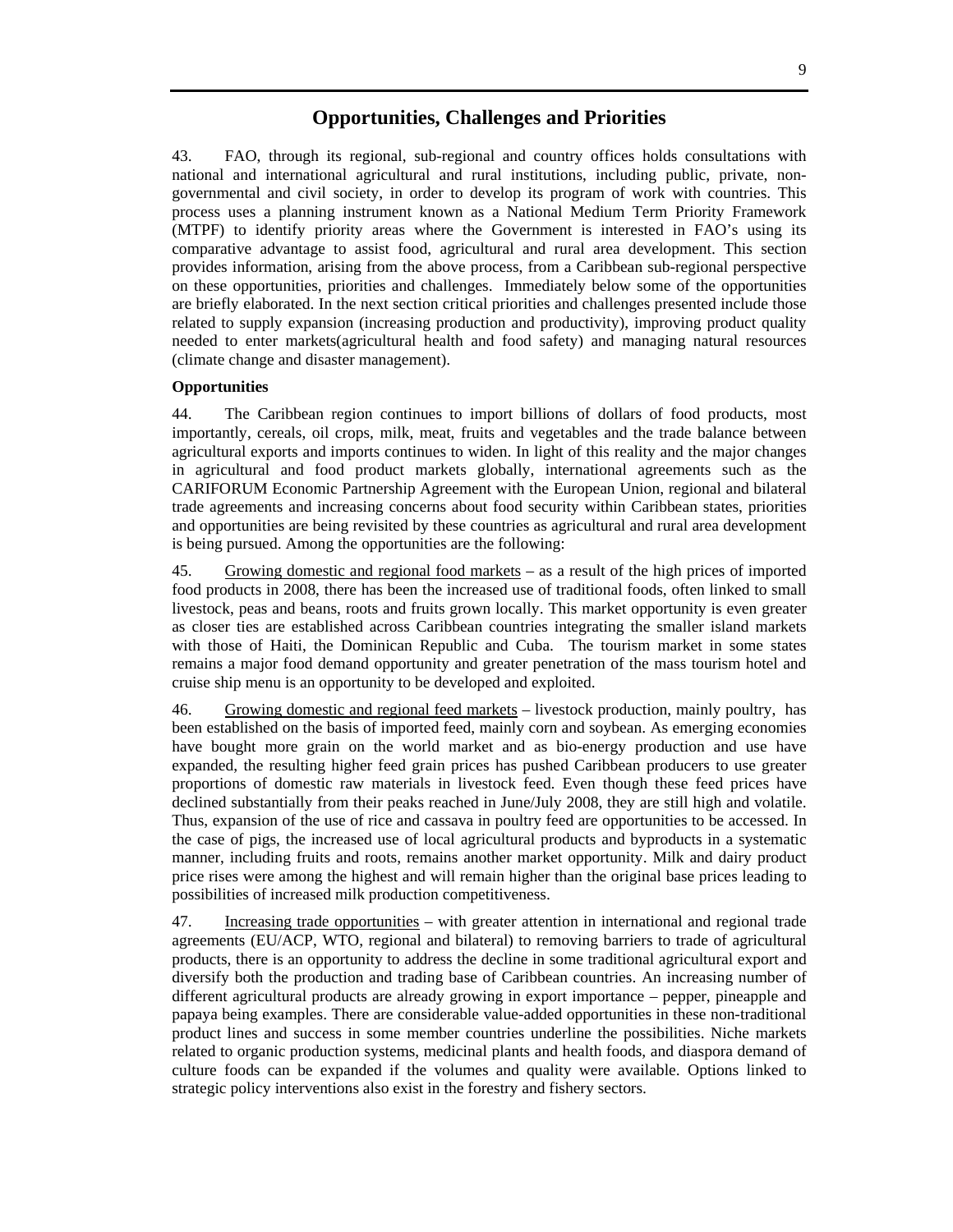### **Challenges and Priorities**

48. Recognizing the important contribution of the agricultural and rural sector to the economies of the region and to improving the lives of all citizens, Caribbean Governments have indicated their commitment to increasing food security, promoting agricultural sector growth and establishing sustainable systems for development in rural areas. To achieve these goals, challenges and priorities generally include addressing such areas as the policy environment, building human and institutional capacities, promoting business enterprises and organizations, and using improved information and technology.

49. It is well understood that carefully planned and the appropriate polices need to be in place, thus, both at the national and regional levels, policy work is underway to establish an appropriate enabling environment, to make sure that enterprises, producers and investment partners have the facilities to act and the incentives that will not only make them act but also realize the rewards of their efforts.

50. It is also essential to build human and institutional capacities so that the management and coordination that is so critical to success is present in all the initiatives at the national and regional levels. Thus, linkages with education, health, infrastructure and other sectors are necessary for achieving agricultural sector and rural area development goals.

51. The importance of the private sector to establishing and expanding business enterprises and stakeholder organizations thereby increasing the number and capacity of entrepreneurs in the region is fundamental to increasing production. Enabling a wide range of stakeholders, especially small and young farmers, to participate more fully and effectively all along the commodity chain is needed.

52. The major changes over the last decade in information and technology systems require that these instruments and facilities be at the disposal of producers if they are to be competitive. Production and marketing related information technology goods and services available should be driven by a demand for them to ensure that they are appropriate, accessible and utilized.

53. More specifically, several priority areas as challenges to be addressed are identified for the CARICOM sub region in the Jagdeo Initiative. These are:

- Inadequate financing and investment in the sector.
- Inefficient and outdated Agricultural Health and Food Safety Regulation.
- Inadequate Land and Water Resource Distribution.
- Deficient and uncoordinated Disaster Risk Management, including Praedial Larceny.
- Weak marketing Systems, linkages and marketing development.
- Ineffective research and development.
- Lack of skilled human resources.
- Fragmented and unorganized private sector.
- Inadequate transportation system.

54. All of these constraints are not relevant to the larger countries of the region, for instance, Cuba and the Dominican Republic. However, there is a wider consensus that arises from assessments across the Caribbean. These have yielded a smaller number of constraints to be treated as high priorities in promoting agricultural and rural area development. These are described briefly to conclude this note.

55. Increasing production and productivity levels is an essential step in improving agricultural and rural area livelihoods. More often than not the volume of products available and the levels of productivity along the supply chain make the product uncompetitive. The low volumes result in higher costs to transport, to purchase and to sell. Thus, agricultural policy incentives are needed to encourage scaling up of activities across small producers to levels that more readily justify using improved inputs, thereby allowing economies of scale and reducing transaction costs.